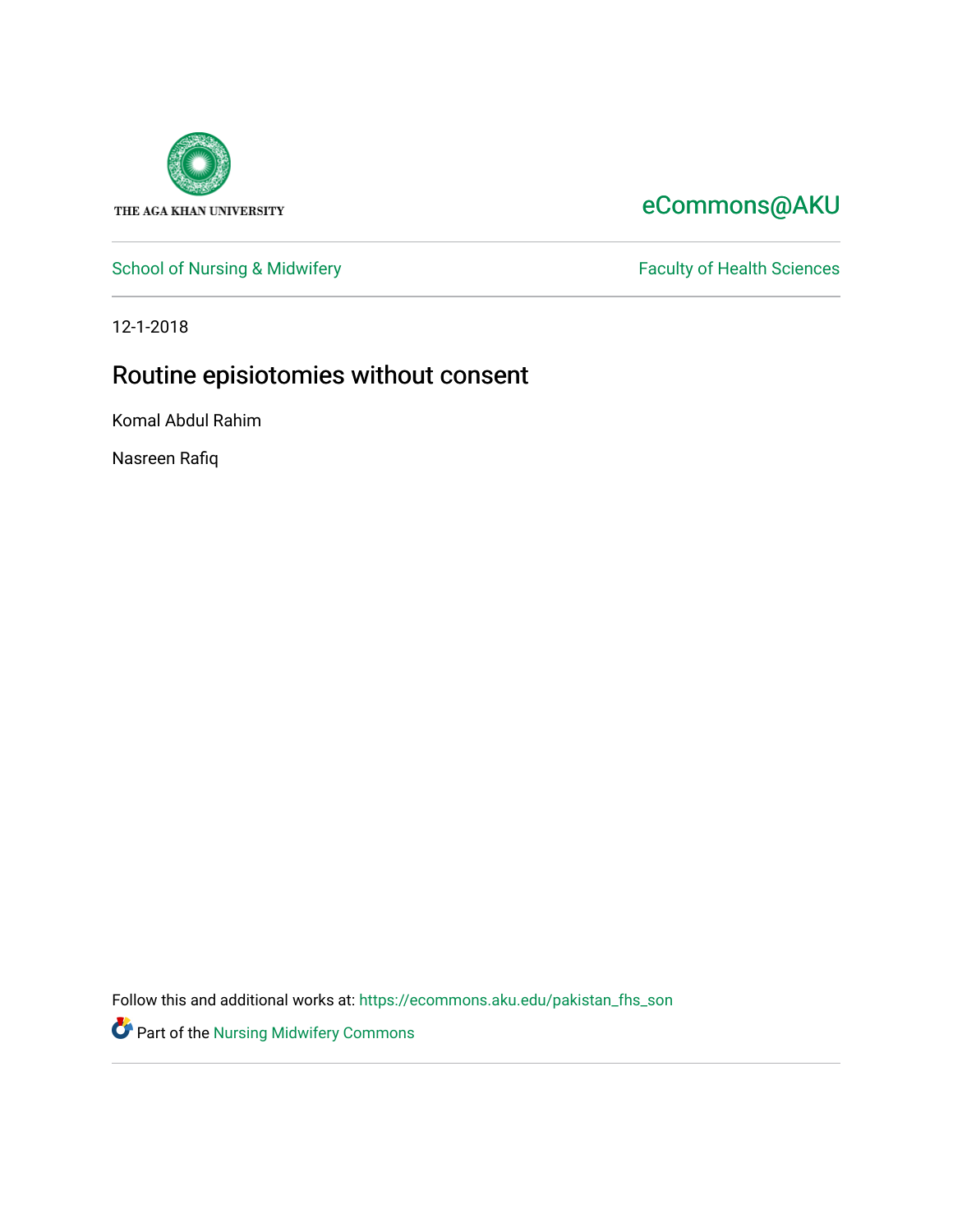Central *Bringing Excellence in Open Access*

#### **News Letter**

# Routine Episiotomies without Consent

### **Komal Abdul Rahim and Nasreen Rafiq\***

*Internal Medicine Intensive Care Unit, The Aga Khan University Hospital, Pakistan* 

### **NEWS LETTER**

During my reproductive health (RH) clinical rotation in a tertiary care hospital, I got an opportunity to see a spontaneous vaginal delivery (SVD). I was assigned with a nurse on a multiparous woman who was in active labor. Her cervical dilatation was 4 cm when she came into the labor room at around 1130 hours. The patient was having very strong contractions, 5 contractions in 10 minutes with duration of 50 seconds. At 1150 hours, a resident doctor came in, and did the vaginal examination of the patient to see the progress of the labor. She shouted to pull the emergency bell, as she found that the dilatation has reached to approximately 9 to 9.5 cm. The situation was very critical since the assigned nurse was not prepared. We were assisting the client to make the lithotomy position, when the consultant came in. The baby was on -5 station when the consultant applied lidocaine on patient's perineum. After that, she immediately gave episiotomy cut without waiting for the area to get insensitive to pain, and didn't even take the consent for procedure. I asked the nurse that why she received the episiotomy cut despite being multiparous, she replied that it is given to almost every woman regardless of the parity status.

Initially, I felt that it's a kind of injustice with the patient that we are doing something on her without her consent. It gave me a very painful feeling that we as a healthcare professional are engaged in such activities that is overriding the patient's autonomy and giving more pain to them. Deep inside, I perceived it as dishonesty with our responsibilities and profession. This thing left guilt inside me that despite of my prior knowledge about autonomy and onset of drug's action, I did not take stand.

I believe that we follow these malpractices because we take pregnancy equivalent to other disease processes. This in turn makes us to speed up the labor process, so that we could get free from one patient early and take another patient. I agree that we do it so that we could provide service to as many people as we can, but compromising the quality of care is not a good option. Furthermore, it's not only about the patient's autonomy, but also the trust that a woman do on healthcare professionals. Because of this trust she comes to a place to seek care, but she don't even know what is happening with her. In my case, it was the doctor's negligence that she didn't inform patient about the procedure, and didn't even wait for the medication to do its effect without realizing that it could be very painful for the patient. It was the

# **Annals of Nursing and Practice**

#### **\*Corresponding author**

Nasreen Rafiq, Internal Medicine Intensive Care Unit, Aga Khan University Hospital, Pakistan, Tel: 0333- 3028207; Email: nasreen.rafiq@aku.edu **Submitted:** 30 November 2018 **Accepted:** 30 November 2018

**Published:** 01 December 2018 **ISSN:** 2379-9501 **Copyright**

© 2018 Rafiq et al.

time when the nurse and I would have taken up the advocacy role for patient's right, but we didn't.

Martin in one of her articles mentioned that routine episiotomies are a very common practice to anticipate tearing of the organs of RH, but it does not shorten the time for labor [1]. She further mentioned that "routine episiotomies are not the actual issue, but the more disturbing issue is the lack of consent". I second to her opinion because routine episiotomies without consent is not a good option until and unless there is an emergency. Routine episiotomies are now known as "obstetric violence". The name is given this way because pregnancy is now Running head: Routine Episiotomies without Consent treated as a disease for which we do medical and pharmacological interventions without giving the right to the woman to make decisions about her body [2]. In my case, I can't also deny the fact that doctor made the incision soon after giving the anesthesia. Iincision should not be given soon after the cut [3]. We should give enough time to anesthesia to show its effect. These all things occur because of three main reasons: first is the unawareness of the mother not only about the procedures but also about the rights she has as a human being and as a health seeker. Second is the over burden on the healthcare professional because of which they speed up the care process focusing just on the quantity rather than quality. Third is the irresponsible behavior of the staff of not informing and taking consent from patient for each and every procedure. However, there is a possibility that the patient had some complication that I missed in my case. There could another perspective regarding the scenario, but consent has to be taken in either case. I have seen some cases before when the doctor informs the client about the procedure once it has been done. Remember, a thing cannot be reverted back once it has been occur; therefore, prior consent is very important.

I can conclude few things from this case. Patient education is the prime aspect of resolving the issue. I believe that patient care about them the most, and if they will know about the things and the procedures, they will take stand for themselves to stop wrong doings with them. Secondly, we as a healthcare should realize that consent is not a thing to be neglected. It is only neglected when there is a high risk of complication. WHO (2018) emphasizes to give mother informed choices, and safeguard her rights as a human. We have to keep this in mind that our job is to analyze the situation and give mother informed choices; however, it's the mother or family to take the decision [4].